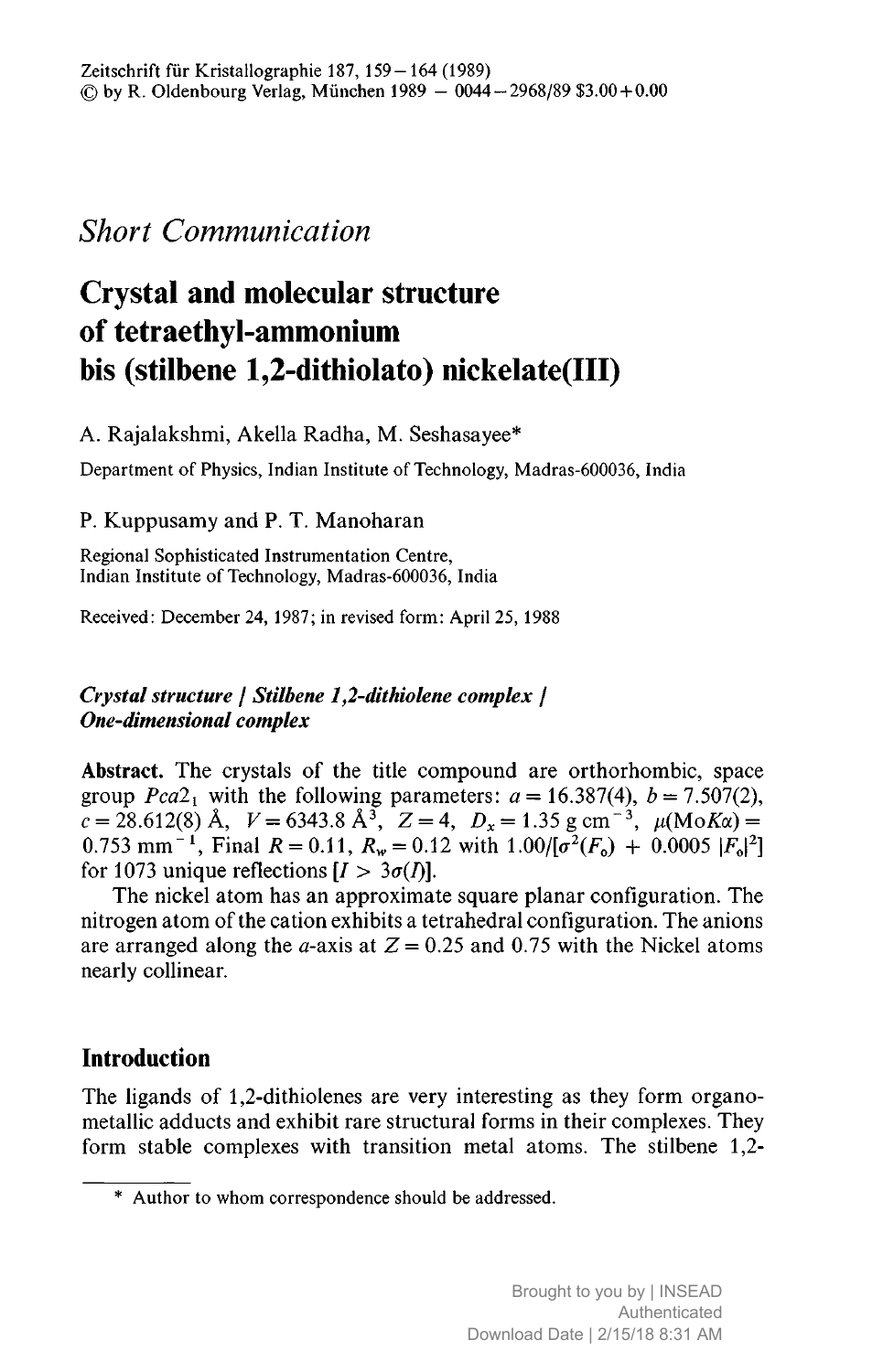| Atom  | x         | y           | z         | $U_{eq}$ |  |
|-------|-----------|-------------|-----------|----------|--|
| Ni    | 0.3647(2) | 0.4904(6)   | 0.2500(0) | 46(2)    |  |
| S(1)  | 0.4451(7) | 0.4152(15)  | 0.1903(4) | 60(5)    |  |
| S(2)  | 0.3313(7) | 0.7201(14)  | 0.2151(5) | 62(5)    |  |
| S(3)  | 0.4232(7) | 0.2623(15)  | 0.2852(6) | 71(5)    |  |
| S(4)  | 0.3118(8) | 0.5675(16)  | 0.3114(5) | 74(5)    |  |
| C(1)  | 0.423(3)  | 0.577(5)    | 0.147(2)  | 58(7)    |  |
| C(2)  | 0.379(2)  | 0.699(4)    | 0.158(1)  | 23(7)    |  |
| C(3)  | 0.373(3)  | 0.260(5)    | 0.338(2)  | 89(6)    |  |
| C(4)  | 0.343(2)  | 0.408(4)    | 0.352(1)  | 51(6)    |  |
| C(11) | 0.471(2)  | 0.564(4)    | 0.103(1)  | 49(6)    |  |
| C(12) | 0.505(3)  | 0.723(4)    | 0.081(2)  | 76(6)    |  |
| C(13) | 0.548(3)  | 0.622(5)    | 0.041(2)  | 132(6)   |  |
| C(14) | 0.566(2)  | 0.569(4)    | 0.024(1)  | 66(6)    |  |
| C(15) | 0.545(2)  | 0.404(4)    | 0.042(1)  | 49(6)    |  |
| C(16) | 0.488(2)  | 0.401(4)    | 0.088(2)  | 69(6)    |  |
| C(21) | 0.342(2)  | 0.845(4)    | 0.128(1)  | 63(6)    |  |
| C(22) | 0.337(2)  | 1.041(4)    | 0.143(1)  | 63(6)    |  |
| C(23) | 0.292(2)  | 1.155(4)    | 0.110(1)  | 59(6)    |  |
| C(24) | 0.253(2)  | 1.086(4)    | 0.070(1)  | 60(6)    |  |
| C(25) | 0.256(2)  | 0.931(4)    | 0.060(1)  | 62(6)    |  |
| C(26) | 0.281(2)  | 0.798(4)    | 0.091(1)  | 65(6)    |  |
| C(31) | 0.419(2)  | 0.150(4)    | 0.379(1)  | 52(6)    |  |
| C(32) | 0.405(2)  | $-0.038(4)$ | 0.367(1)  | 53(6)    |  |
| C(33) | 0.439(3)  | $-0.169(4)$ | 0.392(2)  | 73(6)    |  |
| C(34) | 0.497(3)  | $-0.135(5)$ | 0.430(2)  | 85(6)    |  |
| C(35) | 0.512(4)  | 0.052(5)    | 0.447(3)  | 166(6)   |  |
| C(36) | 0.460(2)  | 0.206(4)    | 0.416(1)  | 58(6)    |  |
| C(41) | 0.282(3)  | 0.411(5)    | 0.396(2)  | 107(6)   |  |
| C(42) | 0.254(2)  | 0.258(4)    | 0.419(2)  | 64(6)    |  |
| C(43) | 0.202(3)  | 0.293(4)    | 0.458(2)  | 77(6)    |  |
| C(44) | 0.176(2)  | 0.466(4)    | 0.478(2)  | 69(6)    |  |
| C(45) | 0.197(3)  | 0.618(5)    | 0.453(2)  | 107(6)   |  |
| C(46) | 0.255(2)  | 0.598(4)    | 0.415(1)  | 71(6)    |  |
| N     | 0.624(2)  | 0.853(4)    | 0.249(2)  | 79(6)    |  |
| C(5)  | 0.061(2)  | 0.038(4)    | 0.218(2)  | 63(6)    |  |
| C(51) | 0.092(3)  | $-0.068(5)$ | 0.178(2)  | 117(6)   |  |
| C(6)  | 0.688(3)  | 0.740(5)    | 0.224(2)  | 91(6)    |  |
| C(61) | 0.648(3)  | 0.613(5)    | 0.189(2)  | 112(6)   |  |
| C(7)  | 0.062(3)  | 0.275(4)    | 0.276(2)  | 81(6)    |  |
| C(71) | 0.033(3)  | 0.132(5)    | 0.300(2)  | 107(6)   |  |
| C(8)  | 0.170(3)  | 0.045(5)    | 0.288(2)  | 75(7)    |  |
| C(81) | 0.634(3)  | 1.072(5)    | 0.316(2)  | 82(7)    |  |

Table 1. Final fractional coordinates of non-hydrogen atoms and equivalent isotropic thermal parameters ( $\times 10^3$  Å<sup>2</sup>) with estimated standard deviations in parentheses,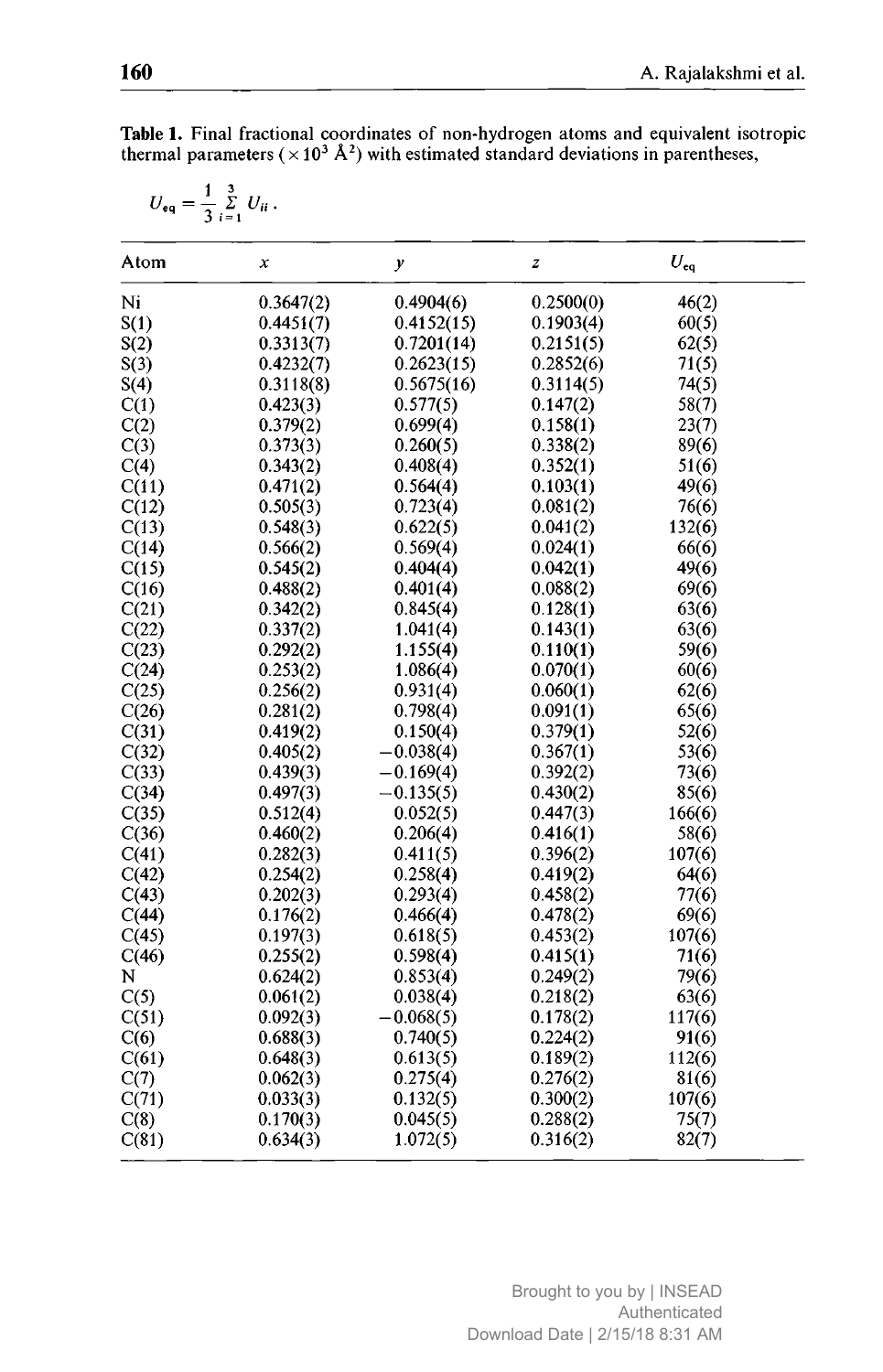| $Ni-S(1)$      | 2.23(1) | $Ni-S(2)$      | 2.07(1) |  |
|----------------|---------|----------------|---------|--|
| $Ni-S(3)$      | 2.21(1) | $Ni-S(4)$      | 2.04(1) |  |
| $S(1) - C(1)$  | 1.77(4) | $S(2) - C(2)$  | 1.82(4) |  |
| $S(3) - C(3)$  | 1.73(5) | $S(4) - C(4)$  | 1.75(4) |  |
| $N - C(5)$     | 1.59(6) | $N - C(6)$     | 1.53(6) |  |
| $N - C(7)$     | 1.60(6) | $N - C(8)$     | 1.53(5) |  |
| $C(5) - C(51)$ | 1.48(6) | $C(6)-C(61)$   | 1.53(6) |  |
| $C(7) - C(71)$ | 1.36(6) | $C(8) - C(81)$ | 1.33(6) |  |
|                |         |                |         |  |

**Table 2.** Bond lengths  $(\hat{A})$  for the central part of the anion and the cation with estimated standard deviations in parentheses.

Table 3. Bond angles (°) for the central part of the anion and the cation with estimated standard deviations in parentheses.

| $S(1) - Ni - S(2)$ | 89.9(5)  | $S(1) - Ni - S(3)$   | 84.1(6)  |
|--------------------|----------|----------------------|----------|
| $S(1) - Ni - S(4)$ | 168.9(6) | $S(2) - Ni - S(3)$   | 169.6(7) |
| $S(2) - Ni - S(4)$ | 93.8(6)  | $C(1) - S(1) - Ni$   | 104(1)   |
| $S(3) - Ni - S(4)$ | 90.7(6)  | $N - C(8) - C(81)$   | 113(2)   |
| $C(2) - S(2) - Ni$ | 104(3)   | $C(3) - S(3) - Ni$   | 102(2)   |
| $C(4) - S(4) - Ni$ | 105(1)   | $C(2) - C(1) - S(1)$ | 118(3)   |
| $C(5)-N-C(6)$      | 106(3)   | $C(5)-N-C(7)$        | 109(2)   |
| $C(5)-N-C(8)$      | 109(3)   | $C(6) - N - C(7)$    | 116(5)   |
| $C(6) - N - C(8)$  | 110(3)   | $C(7) - N - C(8)$    | 109(2)   |
| $N - C(5) - C(51)$ | 109(3)   | $N - C(6) - C(61)$   | 111(3)   |
| $N - C(7) - C(71)$ | 112(3)   |                      |          |

dithiolene ligand is analysed in the present paper, which is also inert to substitution by most common ligands.

### Experimental

The compound was prepared according to the procedure given by Schrauzer and Mayweg (1965) and Davison et al. (1963). Purple red crystals were obtained by slow evaporation of an acetonitrile solution at 20° C. Chemical analysis gave the following percentage compositions for the various elements.

| Calculated $(\% )$ C 64.19 |             | N 2.08 | H 5.94 |
|----------------------------|-------------|--------|--------|
| Found $(\% )$              | $C_{63.97}$ | N 1.96 | H 5.77 |

The density of the crystal was measured to be 1.35 g cm<sup>-3</sup> by floating technique. An Enraf-Nonius CAD-4 diffractometer was employed for data collection with graphite-monochromated MoK $\alpha$  ( $\lambda = 0.71069$  Å). The cell constants were determined from least squares refinement of 23-high angle reflections. The intensity data were collected by  $\omega$ -2 $\theta$  scan technique with  $2^{\circ}$  <  $\theta$  < 24°. Of the 3408 reflections collected, 1073 unique reflections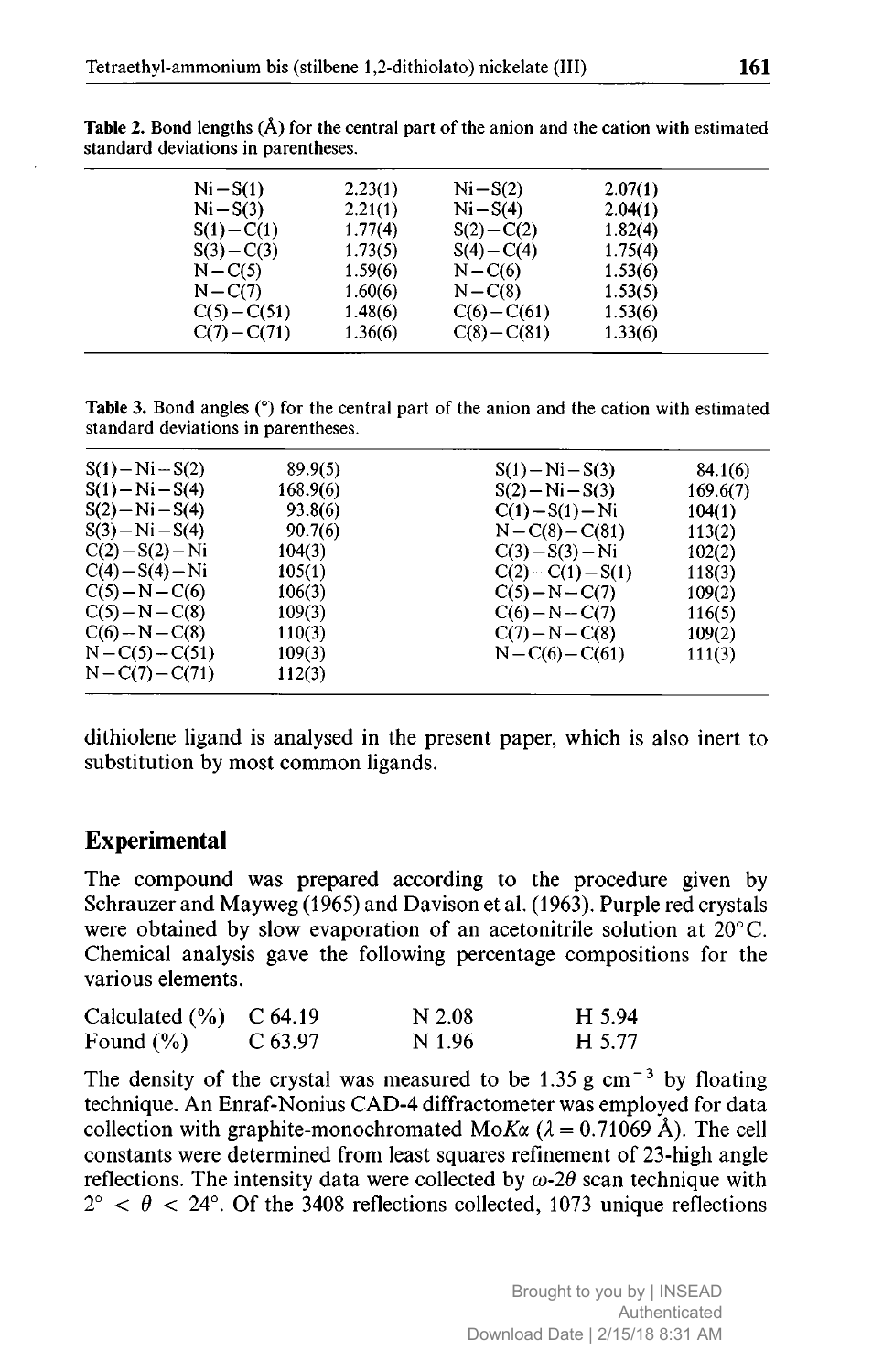with  $I > 3\sigma(I)$  were used for structure determination. The crystal data are given in the Abstract.

Based on the systematic absence the space group could be *Pcam* or  $Pca2<sub>1</sub>$ . The intensity statistics revealed a non-centro-symmetric space group, which was tried along with the centric space group Pcam. No progress in structure elucidation could be attained in  $Pcam$  while in  $Pca2<sub>1</sub>$ all the atoms appeared in the difference Fourier maps. During refinements no correlation between parameters appeared, which rules out the centric space group Pcam. The structure was solved by Patterson synthesis.

Since the phenyl carbon atoms moved considerably on refinement, the four phenyl groups were fixed geometrically. The atoms in these groups were then refined with damping. Final anisotropic refinement of all atoms (giving damping to the phenyl carbon atoms) led to a  $R$ -value of 0.11. A weighting scheme of the form  $1/[\sigma^2(F_o) + 0.0005 |F_o|^2]$  was used in the final stages of refinement.

The ratio of the number of reflections to the number of parameters to be refined is small (2.5). This may be the reason for the poor refinement and the probable cause for the requirement to fix the phenyl rings geometrically in the initial step. All the above analysis was done using the program SHELX-76 (Sheldrick, 1976).

### **Discussion**

The fractional coordinates of all the nonhydrogen atoms are listed in Table  $1^1$ . The bond lengths and bond angles involving Ni and cation nitrogen atom are listed in Tables <sup>2</sup> and <sup>3</sup> respectively. The ORTEP plots (Johnson, 1965) of the anion and cation are shown in Figures <sup>1</sup> and 2.

The nickel atom has an approximate square planar coordination. The  $Ni-S$  distances are all not equal, two of them are larger  $[Ni-S(1) 2.23(1),$  $Ni-S(3)$  2.21(1) Å], than the other two [Ni-S(2) 2.07(1) and Ni-S(4)  $2.04(1)$  Å] which are in agreement with those reported for similar stilbene 1,2-dithiolato nickelate (III) complexes (Mahadevan, 1984). The average  $S-Ni-S$  angle is 89.6 (6°). The conformation of the phenyl rings in this structure about the C – C bond is similar to the one reported in the case of  $[(C_4H_9)_4N]$  [Ni $(S_2C_2(C_6H_5)_2)_2$ ] (Sartain and Truter, 1967), and unlike in  $[Ni(S_2C_2(C_6H_5)_2)_2]$  (Mahadevan, 1984).

The nitrogen atom of the cation has an approximate tetrahedral configuration around it with all  $N - C$  and  $C - C$  lengths being normal.  $C - N - C$ angles range between 105° and 112°, which is as observed in other  $[(C<sub>2</sub>H<sub>5</sub>)<sub>4</sub>N]^+$  moieties (Kobayashi and Sasaki, 1977).

<sup>&</sup>lt;sup>1</sup> The structure factor tables of this paper can be ordered referring to the No. CSD 52549, names of the authors and citation of the paper at the Fachinformationszentrum Energie-Physik-Mathematik GmbH, D-7514 Eggenstein-Leopoldshafen 2, FRG.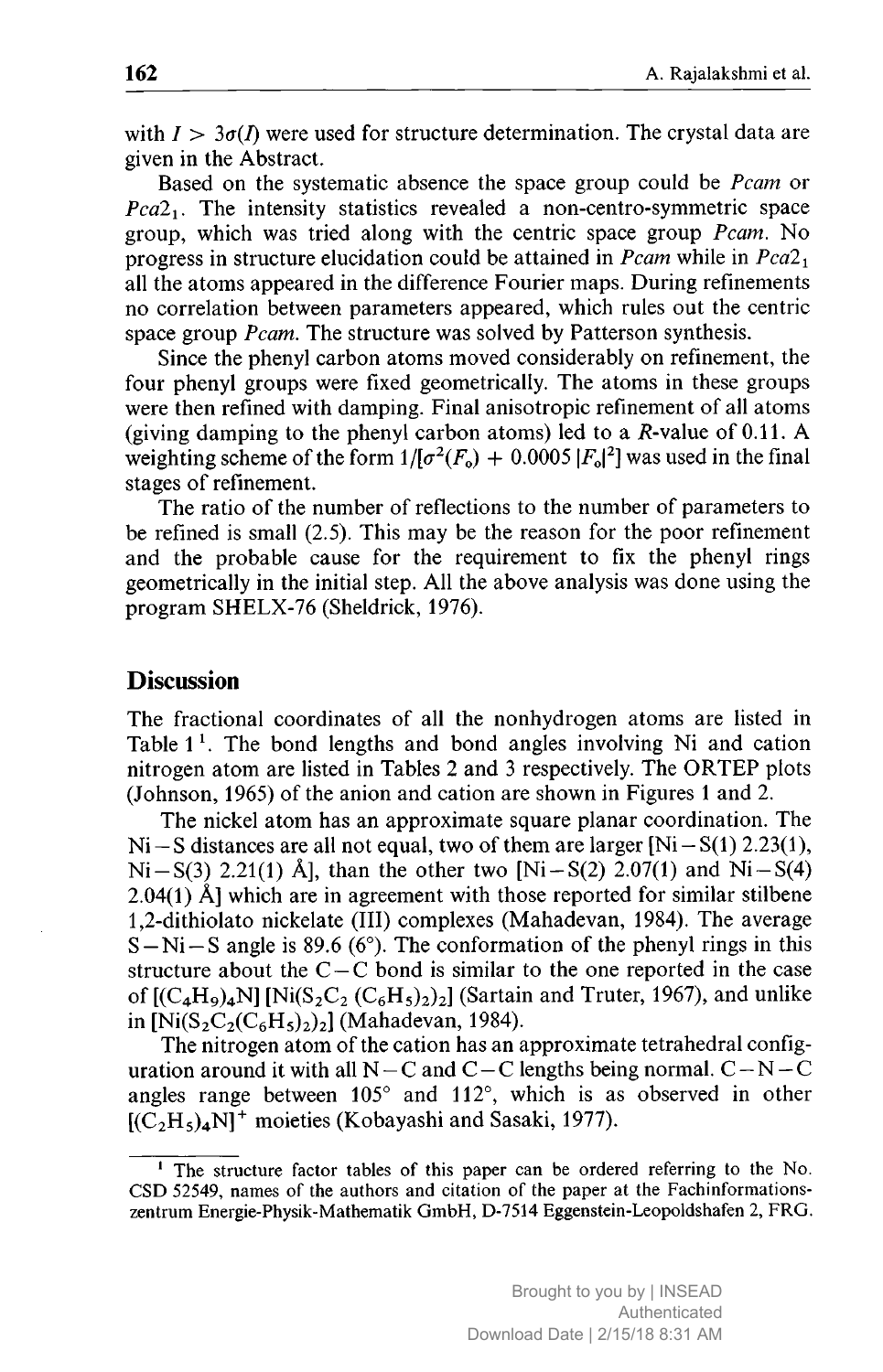

Fig. 1. ORTEP plot of the anion.



Fig. 2. ORTEP plot of the cation.